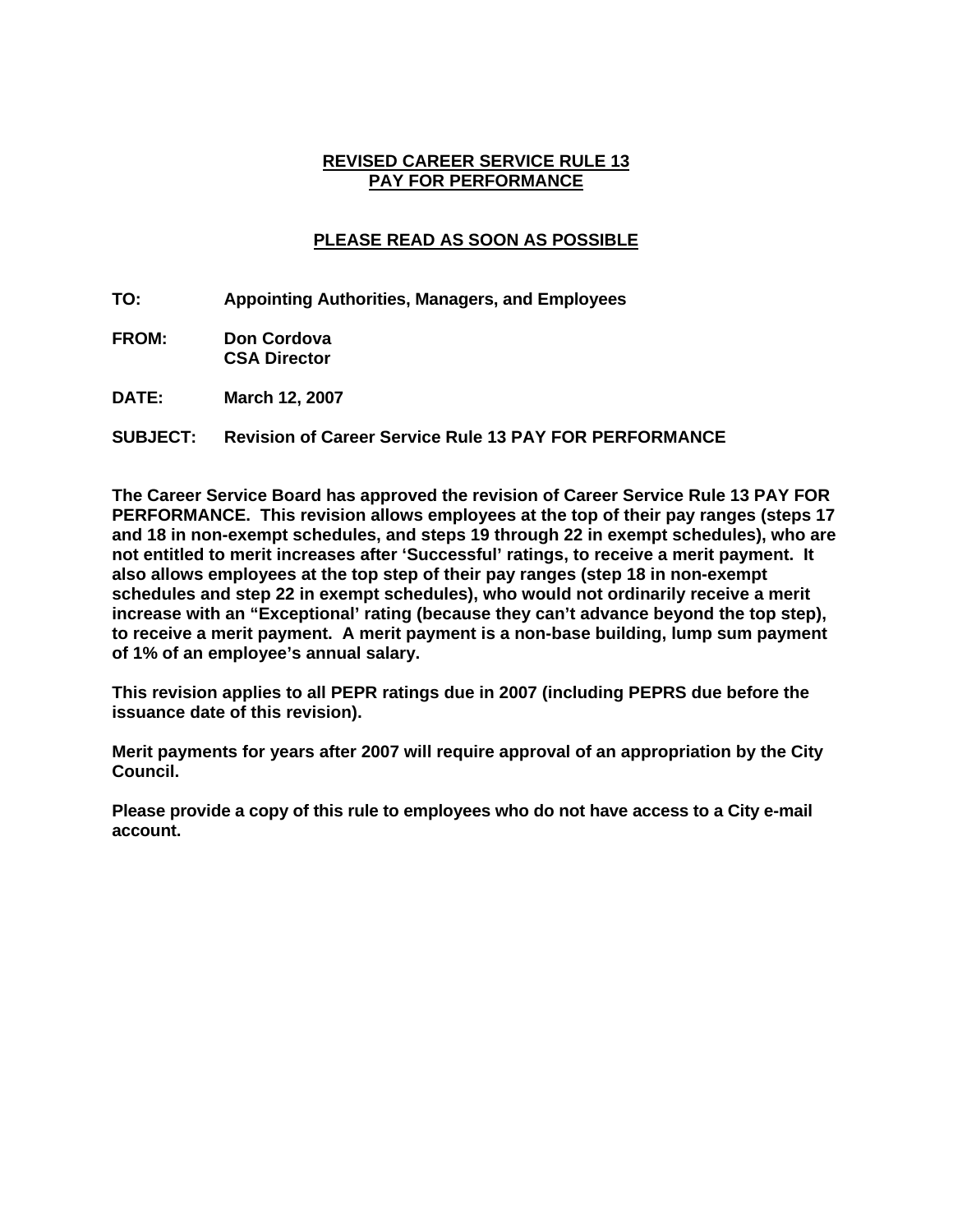### **MEMORANDUM**

#### **REVISION 15, SERIES C**

**TO:** Holders of CSA Rule Books

**FROM:** Career Service Board

**DATE:** March 12, 2007

**SUBJECT:** Revision of Career Service Rule 13 PAY FOR PERFOMANCE

The Career Service Board has revised Career Service Rule 13 PAY FOR PERFORMANCE. The effective date of this revision is January 1, 2007.

|                                 | <b>Page Number</b> | <b>Issuance Dates</b> |  |
|---------------------------------|--------------------|-----------------------|--|
|                                 |                    |                       |  |
| <b>Remove entire Rule 13</b>    | 13-1 through 13-5  | January 1, 2006       |  |
|                                 |                    |                       |  |
| <b>Replace with new Rule 13</b> | 13-1 through 13-5  | March 12, 2007        |  |

# **PLEASE INSERT IN YOUR RULE BOOK AS SOON AS POSSIBLE. THANK YOU.**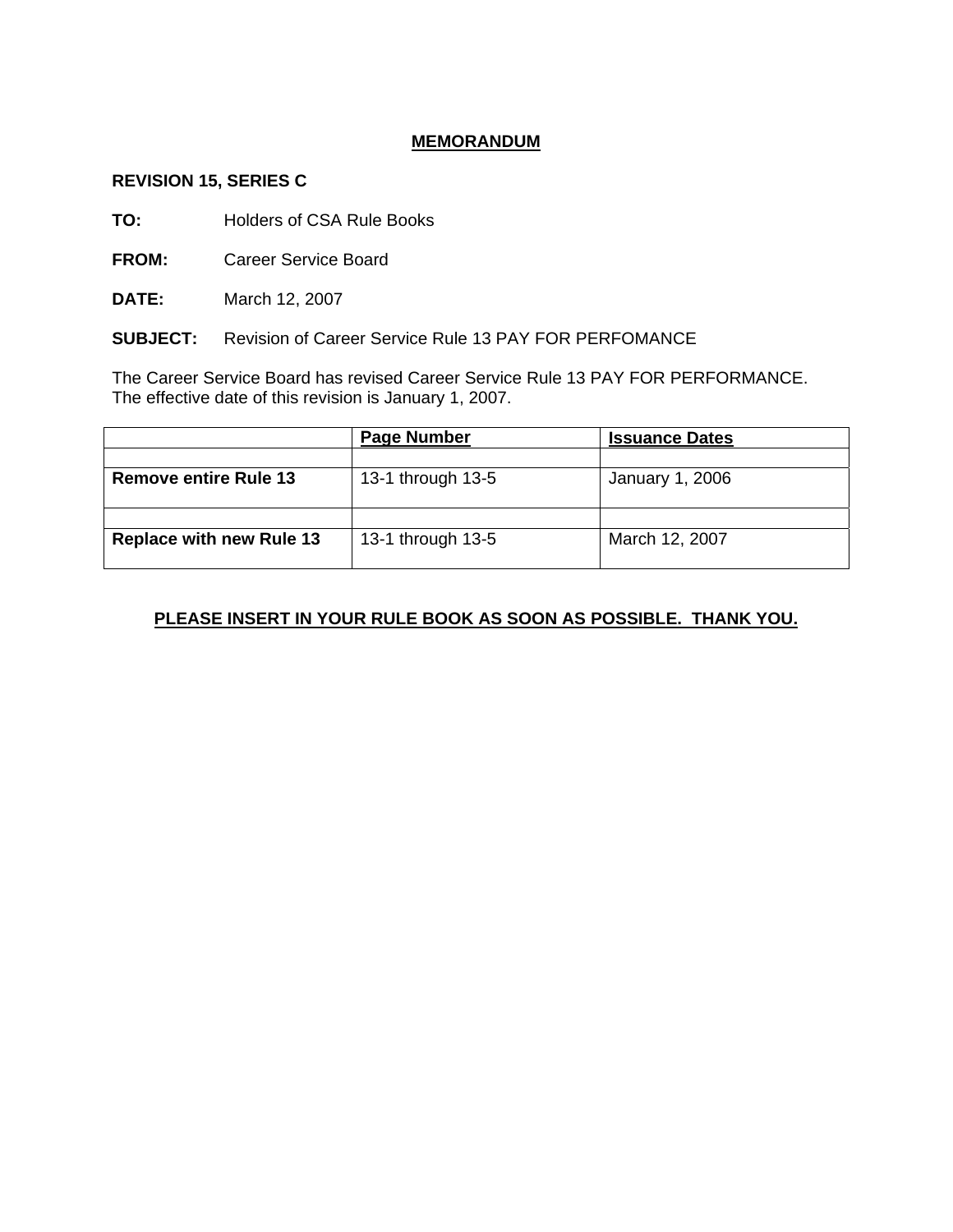#### **RULE 13 PAY FOR PERFORMANCE**

(Effective January 1, 2006; Rules Revision Memo 2C; revised effective January 1, 2007; Rules Revision Memo 15C)

#### Purpose statement:

The purpose of this rule is to explain the Performance Enhancement Program and how the individual performance of Career Service employees is evaluated, reported and rewarded with merit increases, or merit payments.

#### Section 13-10 Definitions:

- A. Performance Improvement Plan ("PIP"): A document which may be used at any time during an employee's evaluation period to supplement the employee's PEP plan that may include, but is not limited to, levels of performance that must be achieved to obtain a successful rating, current performance deficiencies, support that may be provided by the department or agency, actions the employee must take to address the performance deficiencies, and a timeline for completion of the actions.
- B. Anniversary Date: The effective date of an employment appointment or a reemployment appointment to a full or part-time limited or unlimited position in the Career Service, whichever is later; or the effective date of a re-instatement appointment.
- C. Interim PEPR: A PEPR prepared prior to an employee's PEP Evaluation End Date whenever an employee permanently changes supervisors, either by promotion, repromotion, transfer, demotion, re-assignment, or other action*.*
- D. Merit Increase: Periodic increase to an employee's base rate of pay determined by an employee's PEP rating and current pay step.
- E. Merit Payment: Lump sum payment of one percent (1%) of an employee's current annual salary (before any applicable withholding) determined by the employee's PEP rating and current pay step. A merit payment will not increase an employee's base rate of pay. Funding for merit payments after calendar year 2007 is contingent upon approval of an annual appropriation by the City Council.
- F. Merit Date: The beginning of the first pay period following the PEP Evaluation End date.
- G. PEP Evaluation End Date: The date the employee's annual evaluation period concludes. For employees hired prior to January 1, 2006, it is the PEPR date they had as of December 31, 2005. For employees hired or re-hired on or after January 1, 2006, the PEP Evaluation End date will be the first of the month following the employee's anniversary date.
- H. PEP Plan: The written plan that is provided to an employee setting forth the performance standards and measures against which an employee's performance is evaluated each year in an employee's PEPR.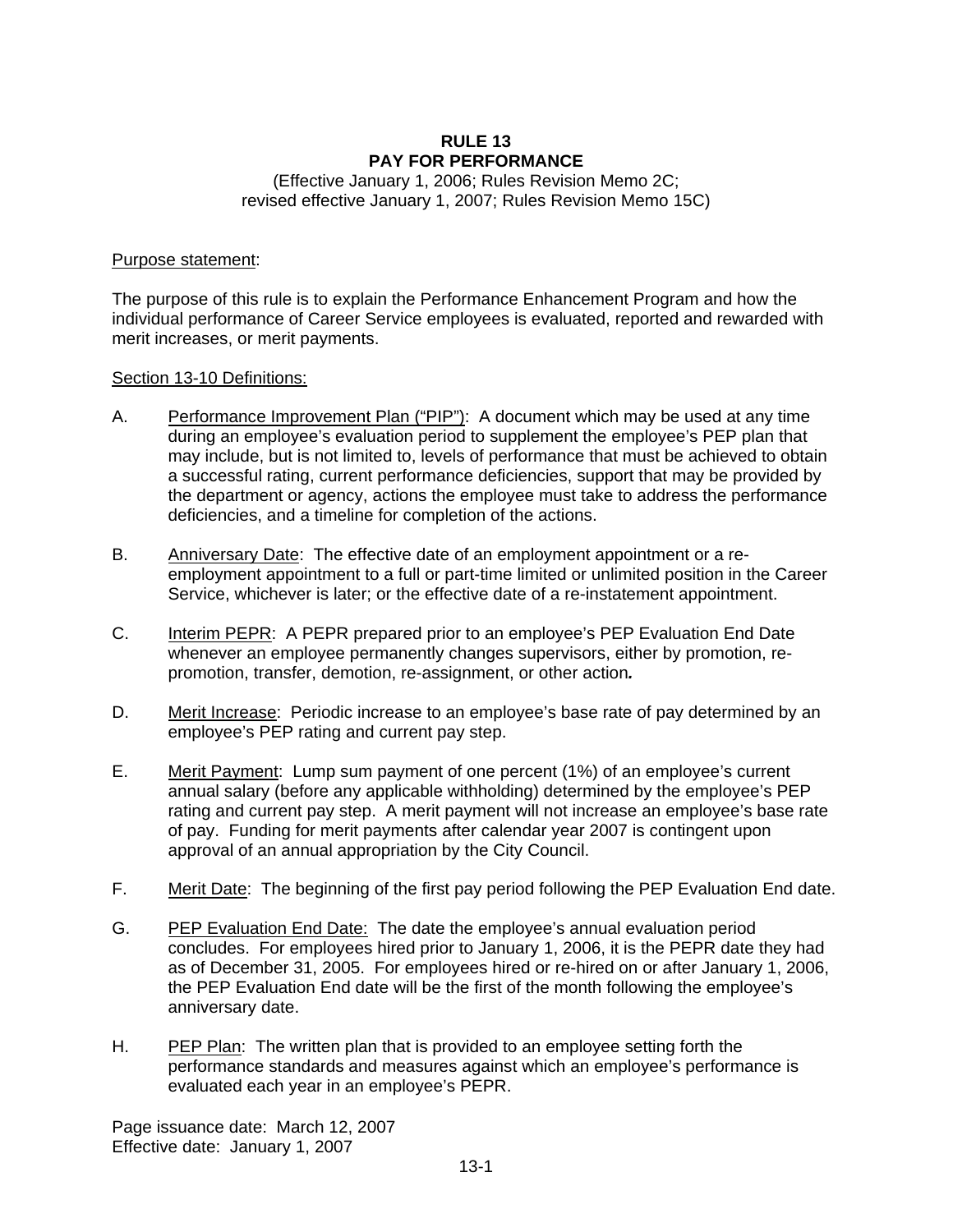- I. PEPR Due Date: Thirty calendar days after an employee's PEP Evaluation End Date. If the PEPR Due Date falls on a day the Career Service Authority ("CSA") is not open for business, it shall be construed to be the next working day.
- J. PEPR Review Date: The date an employee's PEPR is reviewed with an employee.
- K. Performance Enhancement Program (PEP): The performance evaluation system used by the City and County of Denver for Career Service employees.
- L. Performance Enhancement Program Report (PEPR): The report of an employee's performance evaluation that is provided to an employee each year by the employee's supervisor.
- M. Performance Rating: The rating that is included in an employee's PEPR which is either "exceptional," "successful" or "needs improvement."

### Section 13-20 Performance Enhancement Program

The purposes of the Performance Enhancement Program ("PEP") are to outline job expectations, establish performance standards and measures, encourage and support professional development, provide on-going performance feedback, and evaluate performance.

- A. Upon appointment to a position, or the assignment of substantially different duties, the employee's supervisor shall complete a PEP plan and review it with the employee.
- B. The PEP plan may be used as a basis for disciplinary action under Rule 16 DISCIPLINE if an employee's performance fails to comport with the standards set forth in the PEP plan.

#### Section 13-30 PEP Process

- A. PEP Reporting Requirement
	- 1. All employees, except those holding on-call positions, shall have their performance formally evaluated and rated once a year.
	- 2. Each employee's performance rating shall be reflected in an official CSA Performance Enhancement Program Report ("PEPR") form, which shall be reviewed with the employee and submitted to CSA no later than thirty (30) calendar days after an employee's PEP Evaluation End Date.
	- 3. Documentation specifically detailing the reason(s) for an employee's performance rating shall be provided to CSA and the employee. Failure to provide such documentation to CSA shall result in the PEPR being returned to the appointing authority.
	- 4. The PEPR and any supporting documentation shall be made a permanent part of the employee's official personnel record.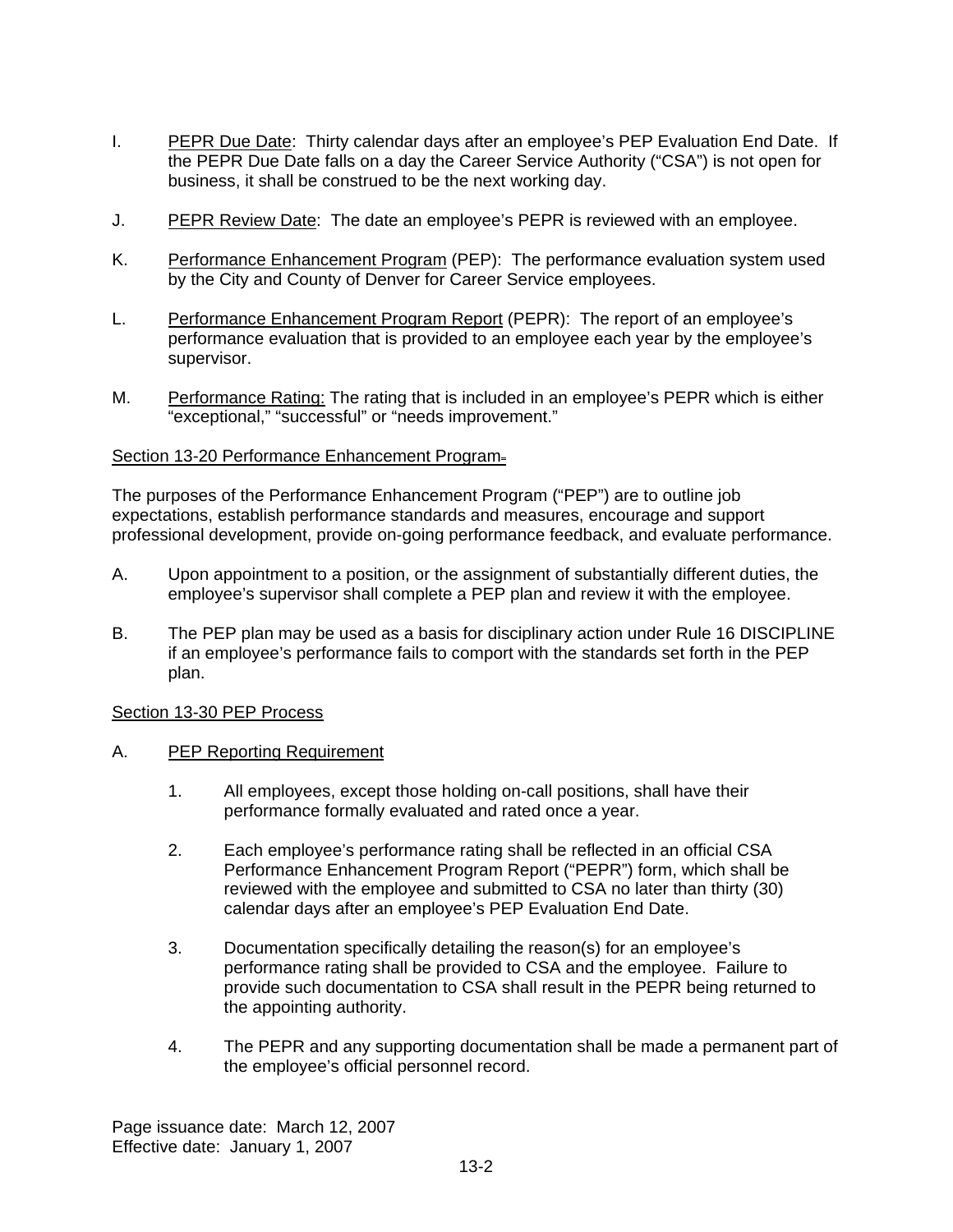### B. Interim PEPRs

- 1. Whenever an employee permanently changes supervisors, either by promotion, re-promotion, transfer, demotion, re-assignment, or other action, an interim PEPR shall be completed by the employee's former supervisor immediately preceding the change. When the employee's current supervisor terminates employment with the City, the next level manager will be responsible for completing the interim PEPR. This report shall cover the period from the last PEP Evaluation End date to the effective date of the transaction and shall be given to the receiving supervisor.
- 2. If an employee's supervisor or next level manager fails to complete an interim PEPR and submit to CSA within thirty (30) calendar days after the transaction date, a rating of "Successful" shall be granted for the relevant period.
- 3. The receiving supervisor shall prepare a PEPR for the period between the effective date of the interim PEPR and the PEP Evaluation End Date. The overall performance rating should take into account the performance rating on the interim PEPR and the employee's current performance in proportion to the time spent in each assignment. Nothing herein shall prevent an employee from receiving an overall annual rating of "needs improvement," even if the interim PEPR was "successful" or "exceptional."

# C. Performance Ratings

An employee's overall performance shall be rated in an employee's PEPR as one of the following:

| Exceptional - | Consistently surpassed performance standards. |
|---------------|-----------------------------------------------|
|               |                                               |

Successful - Consistently achieved performance standards.

Needs Improvement - Failed to meet critical performance standards.

#### Section 13-40 "Needs Improvement" Rating Procedure

- A. If an employee's annual performance rating is expected to be "Needs Improvement," the department or agency shall advise the employee of the expected rating a reasonable time in advance, but not less than seven (7) calendar days prior to the PEPR Review Date, and shall allow representation at the meeting to review the PEPR in accordance with the provisions of Rule 15 CODE OF CONDUCT.
- B. If an employee's annual performance rating is "Needs Improvement," the employee will not be eligible for a merit increase or merit payment for that evaluation period unless the PEPR is more than thirty (30) calendar days late, in which case the provisions of Section 13-61 D Failure to File PEPR will determine the employee's eligibility for a merit increase.
- C. The employee shall be provided with a PIP no later than ten (10) calendar days after the PEPR Review Date.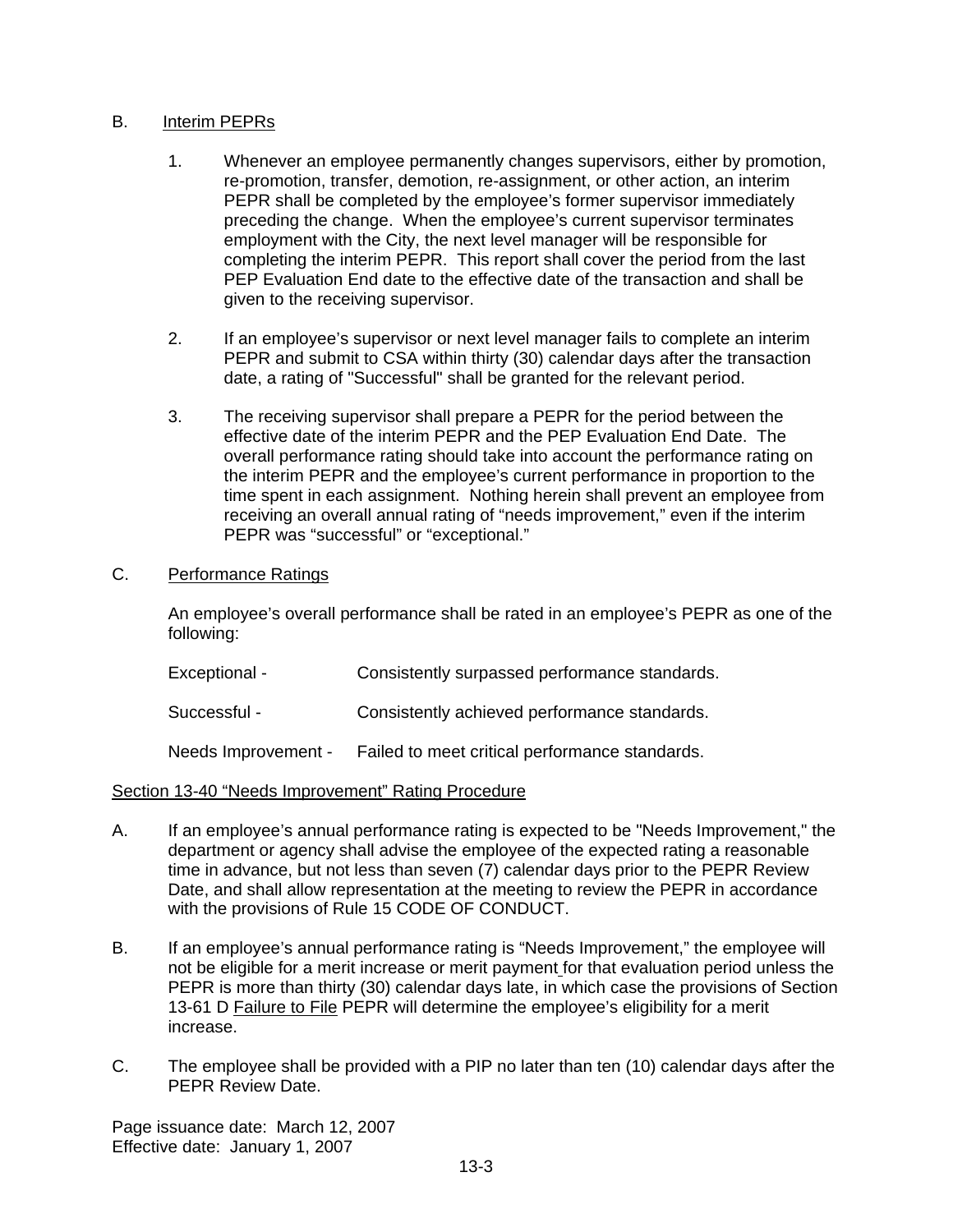# Section 13-50 Grievances and Appeals Relating to PEPRs

- A. An employee may grieve any performance rating pursuant to Rule 18 DISPUTE RESOLUTION.
- B. An employee may appeal a grievance of a "Needs Improvement" rating in accordance with Rule 19 APPEALS. Appeals of grievances of other ratings are not permitted.
- C. An employee may not grieve or appeal any other aspect of the Performance Enhancement Program.

### Section 13-60 Eligibility for Merit Increases and Merit Payments

- A. Eligibility for merit increases and merit payments is based on employee performance as measured by a PEPR. Employees who hold positions in classifications contained in the Undersheriff pay schedules are not eligible for merit increases or merit payments under this Rule 13.
- B. The amount of an employee's merit increase, if any, or an employee's eligibility for a merit payment, shall be based on an employee's overall annual performance rating reflected in the PEPR in accordance with the following table:

| Performance       | Between Steps 1-9 for | Between Steps 10-16 | Between Steps 17-18 |
|-------------------|-----------------------|---------------------|---------------------|
| Rating            | Non-Exempt and 1-11   | for Non-Exempt and  | for Non-Exempt and  |
|                   | for Exempts           | 12-18 for Exempt    | 19-22 for Exempt    |
| Exceptional       | 3 steps               | 2 steps             | 1 step              |
| Successful        | 2 steps               | 1 step              | Merit payment       |
| Needs Improvement | No increase           | No increase         | No increase         |

- C. No employee shall receive a merit increase that exceeds the highest rate of pay in the pay grade assigned to the employee's job classification. Employees at step 18 in a nonexempt schedule, or at step 22 in an exempt schedule, who receive an "Exceptional" rating shall receive a merit payment.
- D. The funding for merit increases is provided in the annual appropriation ordinance. The number of steps reflected in 13-60 B may be adjusted from year to year. The award of merit increases is contingent upon this annual appropriation being approved by City Council. In case of a conflict between ordinance and these rules, the ordinance will prevail.

13-61 Merit date:

- A. General Provision: If an employee is eligible to receive a merit increase or merit payment, it will be effective at the beginning of the pay period following the PEP Evaluation End date.
- B. Declared Fiscal Emergencies: In the case of a declared fiscal emergency by the Mayor, and upon the request of the Mayor, there will be no merit increases or merit payments awarded for increments of at least one year. During the declared fiscal emergency appointing authorities, managers and supervisors shall